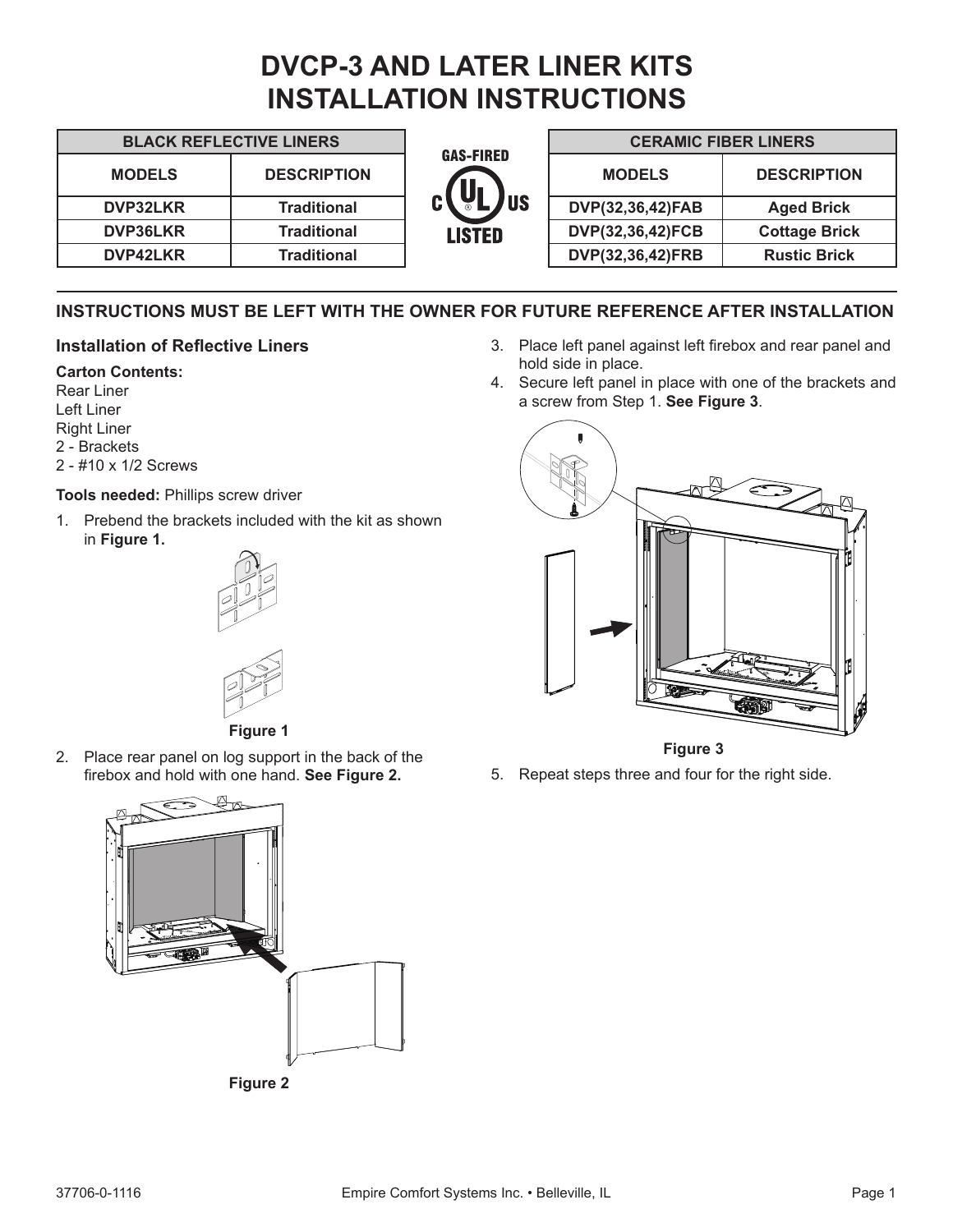# **Installation of Ceramic Fiber Liners**

#### **Carton Contents:**

Rear Liner Left Liner Right Liner 2 - Brackets 2 - #10 x 1/2 Screws

**Tools needed:** Phillips screw driver

#### **Installation of Ceramic Liners**

1. Prebend the brackets included with the kit as shown in **Figure 4.**





**Figure 4**

2. Place rear panel on log support in the back of the firebox and hold with one hand. **See Figure 5.**





- 3. Place left panel against left firebox and rear panel and hold side in place.
- 4. Secure left panel in place with one of the brackets from step 1 and a screw. **See Figure 6**.



**Figure 6**

5. Repeat steps three and four for the right side.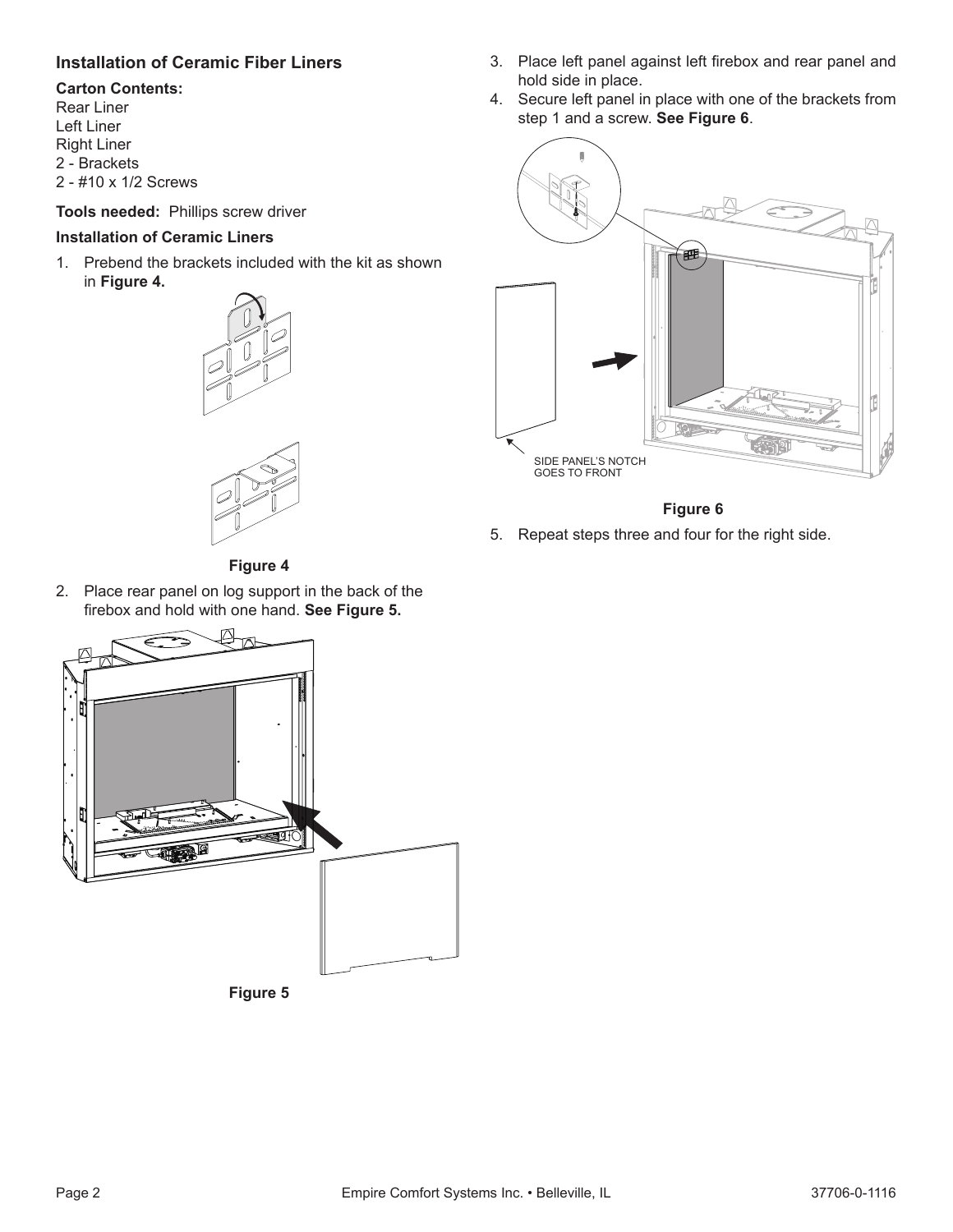

## **BRICK LINER PARTS LIST**

|                 | 32"                             | 36"                             | 42"                     |                            |                |
|-----------------|---------------------------------|---------------------------------|-------------------------|----------------------------|----------------|
| <b>INDEXNO.</b> |                                 | PART NUMBERS - DVP(32,36,42)FAB | <b>AGED BRICK LINER</b> | <b>QTY</b>                 |                |
|                 | 37649                           | 37665                           | 37681                   | <b>REAR</b>                | 1              |
| $\overline{2}$  | 37650                           | 37666                           | 37682                   | <b>LEFT</b>                | 1              |
| 3               | 37651                           | 37667                           | 37683                   | <b>RIGHT</b>               | 1              |
| 4               | 29270                           | 29270                           | 29270                   | <b>LINER BRACKET</b>       | $\overline{2}$ |
| 5               | R2737                           | R2737                           | R2737                   | SCREWS-#10 x 1/2           | 2              |
| <b>INDEXNO.</b> | PART NUMBERS - DVP(32,36,42)FCB |                                 |                         | <b>COTTAGE BRICK LINER</b> | <b>QTY</b>     |
|                 | 37654                           | 37670                           | 37686                   | <b>REAR</b>                | 1              |
| 2               | 37655                           | 37671                           | 37687                   | <b>LEFT</b>                | 1              |
| 3               | 37656                           | 37672                           | 37688                   | <b>RIGHT</b>               | 1              |
| 4               | 29270                           | 29270                           | 29270                   | <b>LINER BRACKET</b>       | $\overline{2}$ |
| 5               | R2737                           | R2737                           | R2737                   | SCREWS-#10 x 1/2           | 2              |
| <b>INDEXNO.</b> | PART NUMBERS - DVP(32,36,42)FRB |                                 |                         | <b>RUSTIC BRICK LINER</b>  | <b>QTY</b>     |
| 1               | 37660                           | 37676                           | 37692                   | <b>REAR</b>                | 1              |
| 2               | 37661                           | 37677                           | 37693                   | <b>LEFT</b>                | 1              |
| 3               | 37662                           | 37678                           | 37694                   | <b>RIGHT</b>               | 1              |
| 4               | 29270                           | 29270                           | 29270                   | <b>LINER BRACKET</b>       | 2              |
| 5               | R2737                           | R2737                           | R2737                   | SCREWS-#10 x 1/2           | 2              |